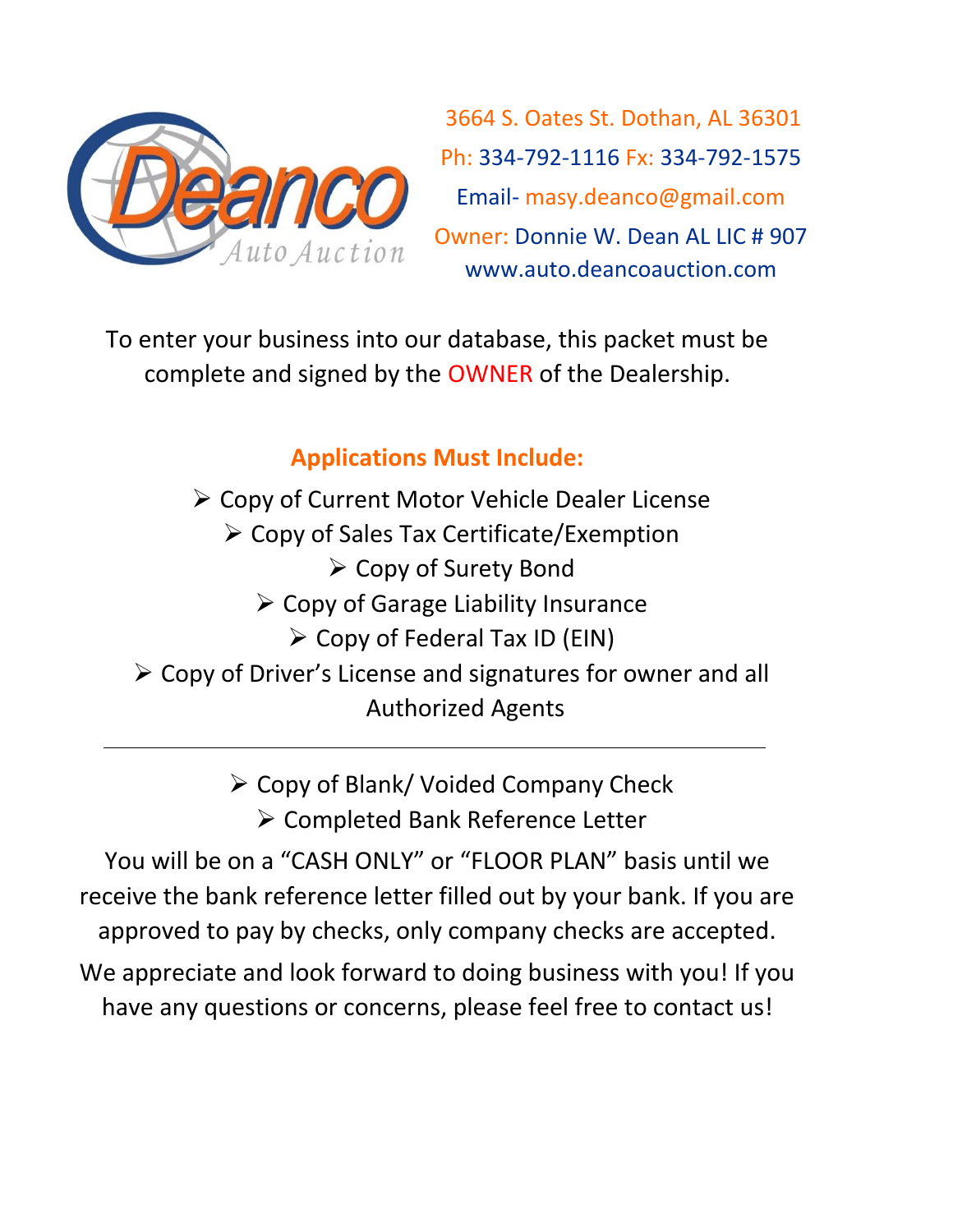## **Dealership Information**

|                                                                                                                                                                                                                                      | <b>Business Information</b>                                   |  |  |
|--------------------------------------------------------------------------------------------------------------------------------------------------------------------------------------------------------------------------------------|---------------------------------------------------------------|--|--|
|                                                                                                                                                                                                                                      |                                                               |  |  |
|                                                                                                                                                                                                                                      |                                                               |  |  |
| Type of Dealership:(Check all that apply) New _____Used ______Wholesale _______Salvage ______                                                                                                                                        |                                                               |  |  |
| Lease Lease Lease Lease Lease Lease Lease Lease Lease Lease Lease Lease Lease Lease Lease Lease Lease Lease Lease Lease Lease Lease Lease Lease Lease Lease Lease Lease Lease Lease Lease Lease Lease Lease Lease Lease Lease        |                                                               |  |  |
| Bonding Company: 1990 Company: 1990 Company: 1990 Company: 1990 Company: 1990 Company: 1990 Company: 1990 Compa                                                                                                                      |                                                               |  |  |
|                                                                                                                                                                                                                                      |                                                               |  |  |
|                                                                                                                                                                                                                                      | <b>Owner Information</b>                                      |  |  |
|                                                                                                                                                                                                                                      |                                                               |  |  |
|                                                                                                                                                                                                                                      |                                                               |  |  |
|                                                                                                                                                                                                                                      |                                                               |  |  |
|                                                                                                                                                                                                                                      |                                                               |  |  |
| Signature: <u>contract and contract and contract and contract and contract and contract and contract and contract and contract and contract and contract and contract and contract and contract and contract and contract and co</u> |                                                               |  |  |
|                                                                                                                                                                                                                                      |                                                               |  |  |
| Name: D.O.B: Example 2014 and SSN: SSN: D.O.B: D.O.B: D.O.B: D.O.B: D.O.B: D.O.B: D.O.B: D.O.B: D.O.B: D.O.B: D.O.B: D.O.B: D.O.B: D.O.B: D.O.B: D.O.B: D.O.B: D.O.B: D.O.B: D.O.B: D.O.B: D.O.B: D.O.B: D.O.B: D.O.B: D.O.B:        |                                                               |  |  |
|                                                                                                                                                                                                                                      |                                                               |  |  |
|                                                                                                                                                                                                                                      |                                                               |  |  |
|                                                                                                                                                                                                                                      |                                                               |  |  |
|                                                                                                                                                                                                                                      |                                                               |  |  |
|                                                                                                                                                                                                                                      | How Do You Plan to Pay? (Check, Cash, Wire, Floor Plan, etc.) |  |  |
|                                                                                                                                                                                                                                      |                                                               |  |  |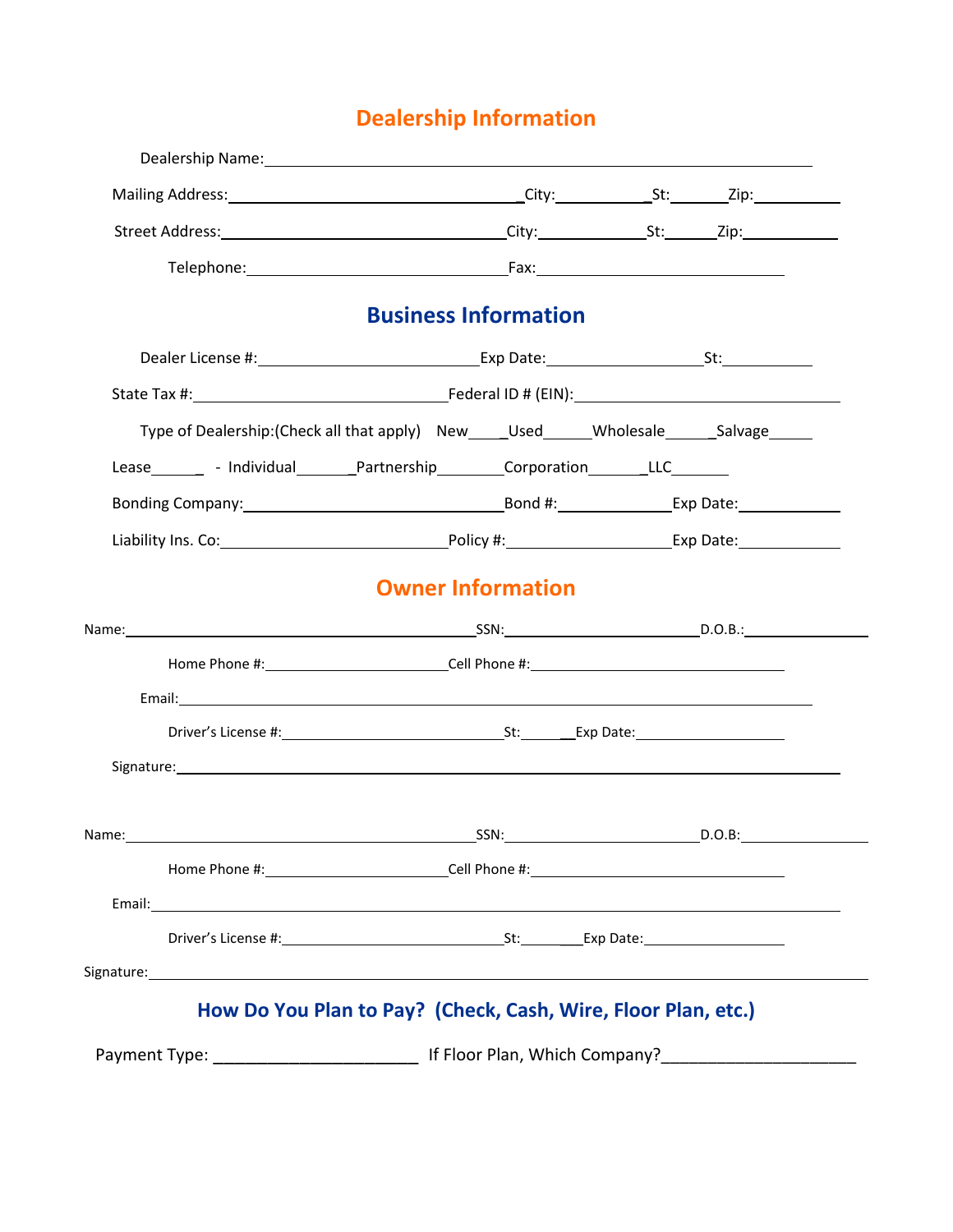## **Authorized Agents**

The following agent will be authorized to buy/sell any vehicle at Deanco Auto Auction. A representative is authorized to buy/sell automobiles, to execute checks or drafts, execute Bills of Sales, Odometer/Mileage Statements, Assignment of Title, and Warranties of title on behalf of the dealership. The dealership owner/officer understands and agrees that the authority of such person to act on behalf of the dealership shall continue in full force and effective until terminated by the dealership in writing. The dealership hereby grants all transactions made by such person and agrees to indemnify and hold harmless from all loss or expenses caused as a result of any transaction. This guaranty includes but is not limited to losses from dishonored checks or drafts, defective titles, and false or inaccurate odometer mileage statements, as well as any expense incurred in attempting to collect such losses, including attorney fees. By signing and returning you state you have read and understand the procedures and policies in this dealer packet!

| SSN: D.O.B:                                                               |                                                                                                                                                                                                                                |
|---------------------------------------------------------------------------|--------------------------------------------------------------------------------------------------------------------------------------------------------------------------------------------------------------------------------|
|                                                                           |                                                                                                                                                                                                                                |
|                                                                           |                                                                                                                                                                                                                                |
|                                                                           |                                                                                                                                                                                                                                |
|                                                                           |                                                                                                                                                                                                                                |
| ** I have read and understand all rules and regulations of this auction** |                                                                                                                                                                                                                                |
|                                                                           | Printed Name: Name and Separate and Separate and Separate and Separate and Separate and Separate and Separate and Separate and Separate and Separate and Separate and Separate and Separate and Separate and Separate and Sepa |
|                                                                           |                                                                                                                                                                                                                                |
|                                                                           |                                                                                                                                                                                                                                |
|                                                                           |                                                                                                                                                                                                                                |
|                                                                           |                                                                                                                                                                                                                                |
|                                                                           |                                                                                                                                                                                                                                |
|                                                                           |                                                                                                                                                                                                                                |
|                                                                           |                                                                                                                                                                                                                                |
|                                                                           |                                                                                                                                                                                                                                |
| ** I have read and understand all rules and regulations of this auction** |                                                                                                                                                                                                                                |
|                                                                           | Printed Name: 1999 Contract Communication of the Communication of the Communication of the Communication of the Communication of the Communication of the Communication of the Communication of the Communication of the Commu |
|                                                                           |                                                                                                                                                                                                                                |
|                                                                           |                                                                                                                                                                                                                                |

See pages 10-12 for Policies and Procedures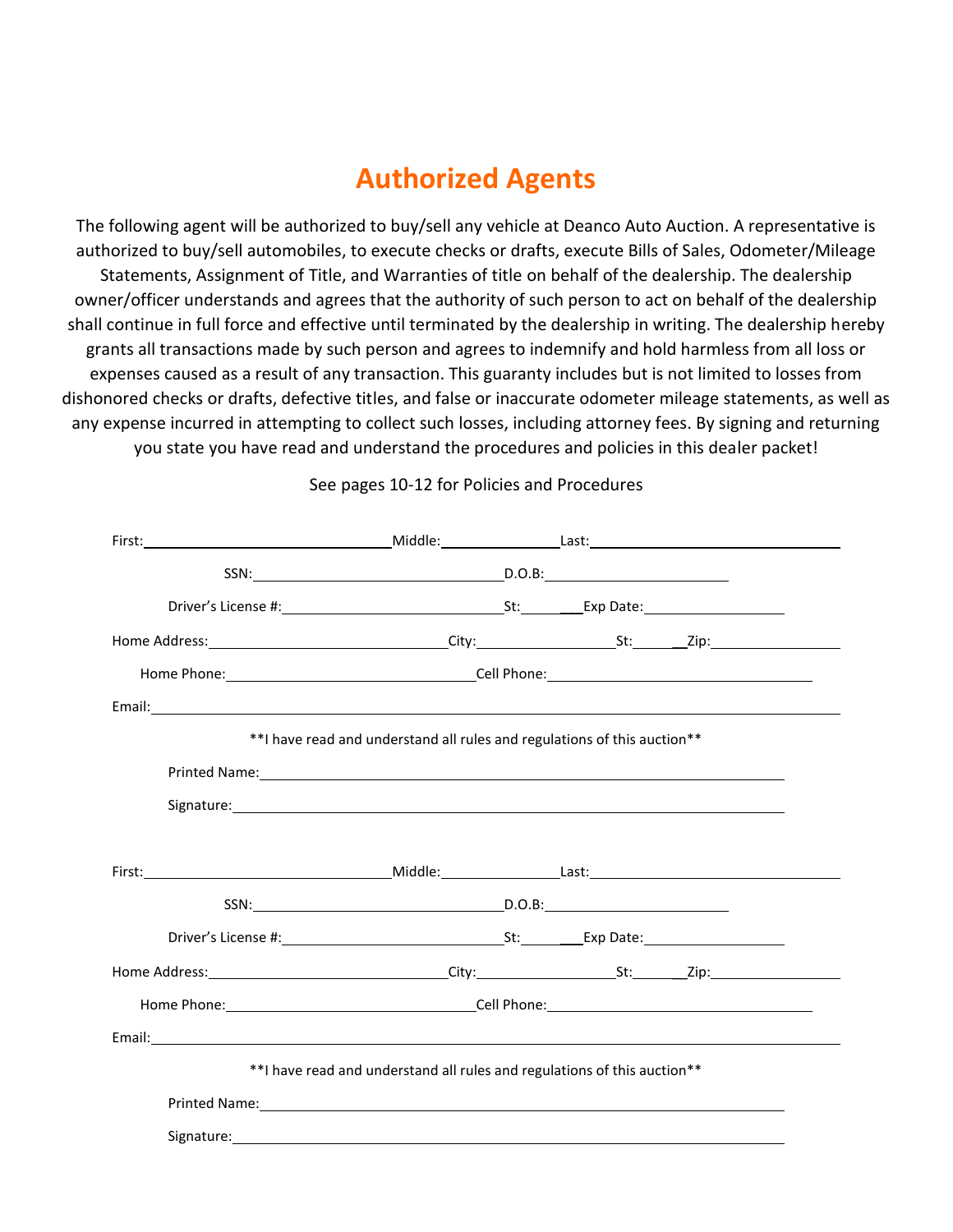## **Bank Information**

## **All dealers will be on a "CASH ONLY" basis until we receive the bank reference letter. NO Personal Checks!!! Only Company Checks will be accepted!!**

| Bank Name:______ <b>_____________________________</b> _____ |                                                                                                                 |
|-------------------------------------------------------------|-----------------------------------------------------------------------------------------------------------------|
|                                                             |                                                                                                                 |
|                                                             |                                                                                                                 |
|                                                             | Bank Phone: Note and Solid Bank Fax: Note and Solid Bank Fax: Note and Solid Bank Fax: Note and Solid Bank Fax: |
|                                                             |                                                                                                                 |
|                                                             |                                                                                                                 |

## **Guaranty**

In consideration of auction allowing dealer to buy and sell motor vehicles through auction, the undersigned, whether one or more, personally covenant guarantee and warrant that the title to each vehicle sold by dealer through auction will be good and free and clear of all liens and encumbrances. The undersigned unconditionally agrees to reimburse auction for any loss, damage, expense or costs, including attorney's fees incurred by auction as a result of breach of the foregoing warranty of title as to any vehicle. The undersigned further guarantees full payment of any debts of Dealer to Auction, including any checks or drafts issued by dealer or any of dealer's representatives, together with any loss or expense incurred by auction in collection or attempting to collect such debt, including attorney fees. The undersigned acknowledges that the auction shall have the right to refuse to transact business with Dealer, to modify or release any/all collateral, to extend or change time of payment and to settle or compromise with Dealer without notice and without discharging or affecting the liability of the undersigned. This and any notice of non-payment or dishonor. The undersigned shall be liable as principle debtor and not merely as surety, and the bankruptcy, or any assignment in favor of Creditors of dealer shall not affect the enforceability of this agreement. This instrument shall bind the respective heirs, executors, administrators, and assigns of the undersigned, and shall ensure to benefit the auction, it's successors, assigns, and suborgees. Where there is more than one signatory to this agreement, each signor shall be jointly and severally liable under this agreement.

Owner/Officer Signature:  $\Box$  Date: Date: Date: Date: Date: Date: Date: Date: Date: Date: Date: Date: Date: Date:  $\Box$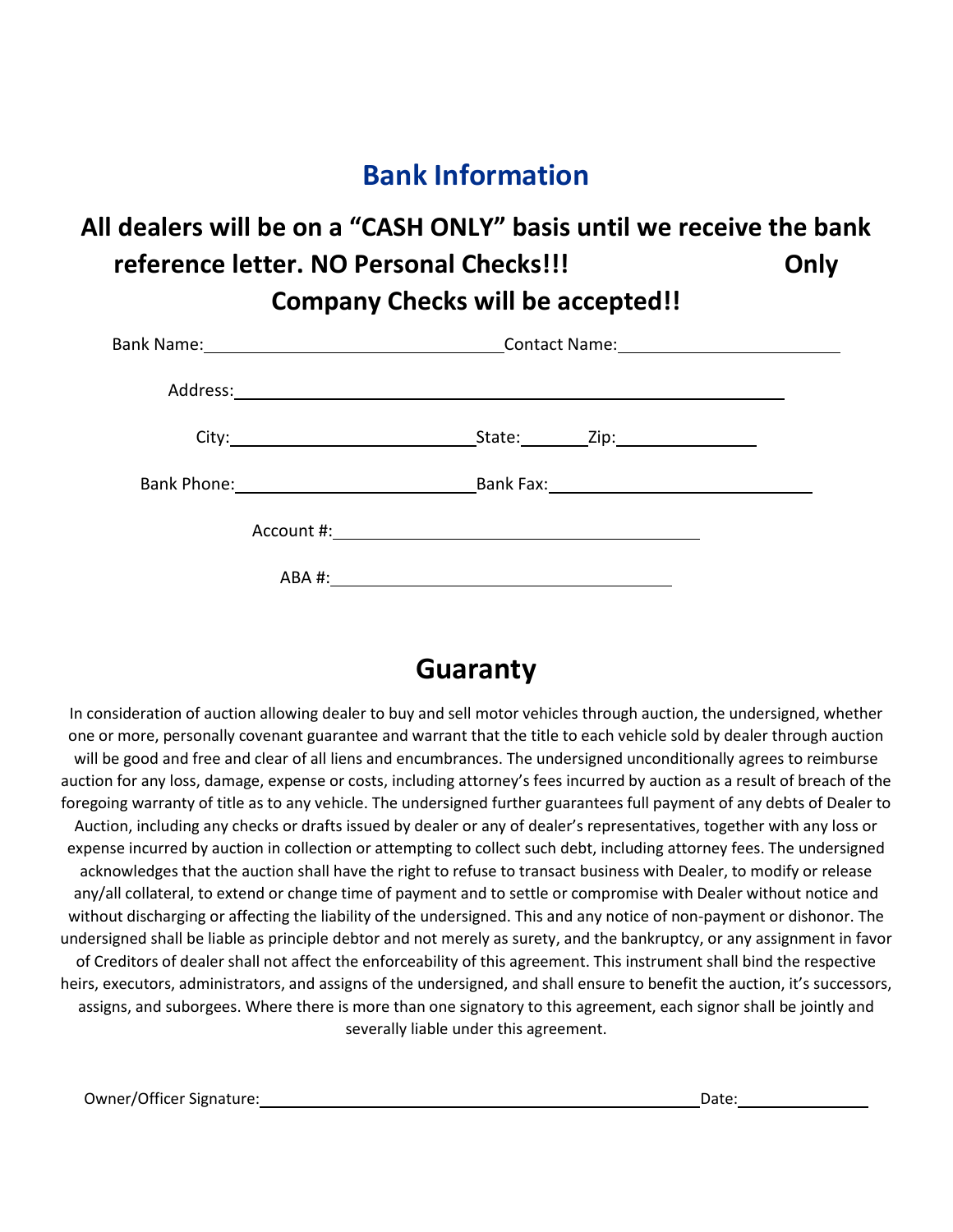## **Bank Reference Letter**

| The above-mentioned Dealership has listed your bank as its principal banking reference. We require dealers who do<br>business with Deanco Auto Auction to establish their financial responsibility. We would be grateful if you would check<br>below your estimate of this account. This information will be kept strictly confidential and will be used for our purpose | <b>Attention Credit Department or Officer:</b><br>only.                       |  |  |
|--------------------------------------------------------------------------------------------------------------------------------------------------------------------------------------------------------------------------------------------------------------------------------------------------------------------------------------------------------------------------|-------------------------------------------------------------------------------|--|--|
|                                                                                                                                                                                                                                                                                                                                                                          | Type of Account: Regular Account: Special Account: Loan Account: Lettermunity |  |  |
|                                                                                                                                                                                                                                                                                                                                                                          | <b>Account is:</b> Satisfactory: Unsatisfactory: Closed: Closed:              |  |  |

**The Customer is:** A Valued Customer with a Good Reputation

Honest and Reliable, but Limited Capital Resources

A New Customer, Our Experience is Limited

| <b>Average Balances for six months are: Negative:</b> | Small: | Medium: | Large: |  |
|-------------------------------------------------------|--------|---------|--------|--|
|-------------------------------------------------------|--------|---------|--------|--|

3 Figures: 4 Figures: 5 Figures: 6 Figures:

**\_\_\_\_\_\_**

**Insufficient Checks or Drafts: \_\_\_\_\_\_How Many: \_\_\_Date of last NSF:**

**Remarks:**

**Physical Address of Bank Sight for Draft:**

**\_**

**Signature of Bank Official:**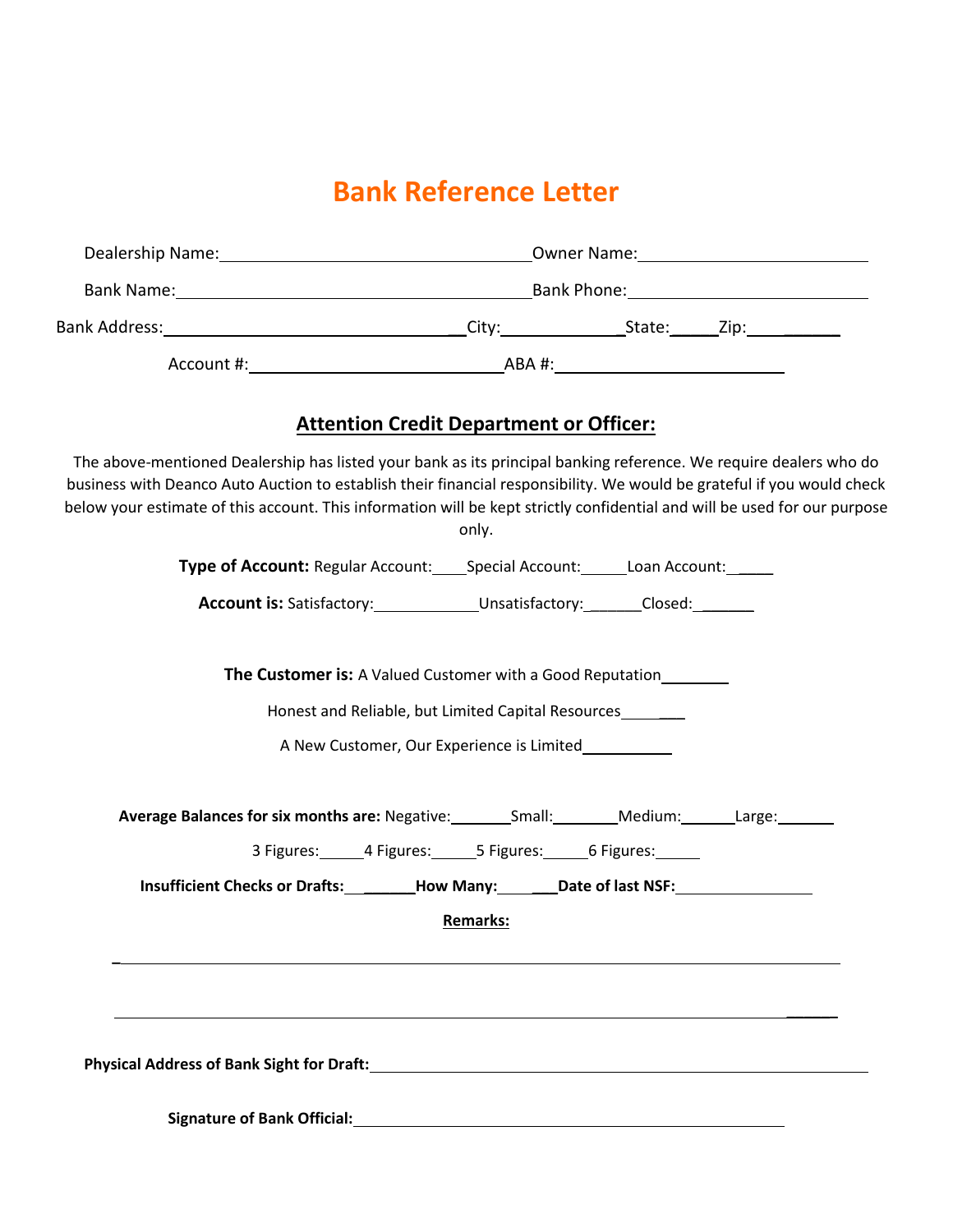# Mailing Instructions

We are requesting that you fill out the form below and return. This will avoid any delays in receiving your titles and checks.

**PLEASE ONLY CHECK ONE ON EACH TITLES AND CHECKS**

Title:

\_ Hold for Pick-Up

Regular Mail

 $\qquad \qquad \textsf{Fed Ex}~\#$ 

 $UPS$  #

## Checks:

\_ Hold for Pick-Up

Regular Mail

 $\frac{\text{red Ex }\#$ 

 $\overline{\phantom{a}}$  UPS #  $\overline{\phantom{a}}$ 

\*UPS— with provided account # - or \$10.00

\* Regular Mail— No Charge

\*Fed Ex— with provided account #

**NOTE: Deanco Auto Auction will not be responsible for titles lost in the mail.**

Mailing Address: Mailing Address: Mailing Address: Mail 1997

 $\mathbb{Z}^2$ 

Signature: the contract of the contract of the contract of the contract of the contract of the contract of the contract of the contract of the contract of the contract of the contract of the contract of the contract of the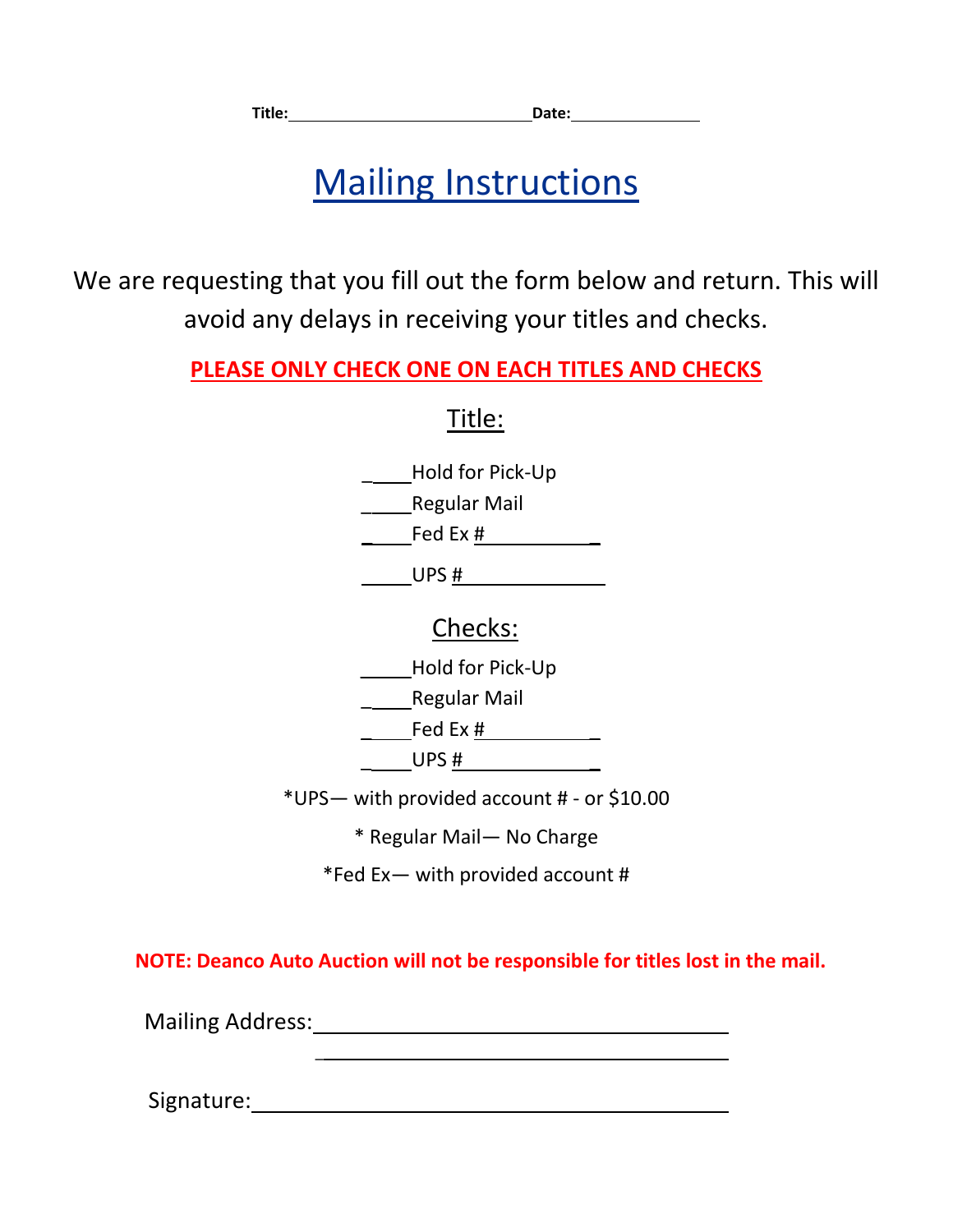# **PERSONAL GUARANTY**

In consideration of Auction allowing Dealer to buy and sell motor vehicle through Auction, the undersigned whether one or more, personally covenants, guarantees and warrants that the title of each vehicle sold by Dealer through Auction will be good and will be free and clear of all liens and encumbrances whatsoever. The undersigned unconditionally agrees to reimburse Auction for any loss, damage, expense, or costs, including attorney's fees, incurred by Auction as a result of breach of the foregoing warranty as any such motor vehicle.

The undersigned further guarantees full payment of debts of Dealer to Auction, including any checks or drafts issued by Dealer or any of Dealer's representatives, together with any loss or expense incurred by Auction in collecting or attempting to collect such debt, including attorney's fees.

The undersigned further guarantees the Odometer Mileage Statements given by or in behalf of the Dealer in all sales of motor vehicles by it through the Auction, and agrees to reimburse, indemnify and hold harmless the Auction from all losses and expenses caused it by any such Odometer Mileage Statement which proves to be false or inaccurate included without limitation (1) payments made by the Auction under the Odometer Protection Plan in connection with any such sale, (2) any amount paid in settlement of a legal claim in connection with any such claim (3) any amounts paid in damages for any such claim, including any punitive damages, and (4) any expense or costs incurred by Auction in collection or attempting to collect such losses, including attorney's fees.

The undersigned acknowledges that Auction shall have the right to refuse to transact business with the Dealer, to modify or release any all collateral security, to extend or change time of payment and to settle or compromise with Dealer without notice to the undersigned and without discharging or affecting the liability of the undersigned hereunder. This guaranty is to be continuing guaranty and the undersigned hereby waives notice of acceptance of this guaranty and presentment, demand, protects, and any notice on non-payment or dishonor. The undersigned shall be liable as principal debtor and not merely as surety, and the bankruptcy or any assignment in favor of Creditors of Dealer shall not affect the enforceability of this agreement.

This Guaranty shall bind the respective heirs, executors, administrators, and assigns of the undersigned, and shall insure the benefit of Auction, its successors, assigns and subrogates.

Where there is more than one signatory to this agreement, each signatory shall be jointly and severally liable under this agreement.

Printed Name of Guarantor: \_\_\_\_\_\_\_\_\_\_\_\_\_\_\_\_\_\_\_\_\_\_\_\_\_\_\_\_\_\_\_\_\_\_\_\_\_\_\_\_\_\_\_\_\_

Signature of Guarantor: \_\_\_\_\_\_\_\_\_\_\_\_\_\_\_\_\_\_\_\_\_\_\_\_\_\_\_\_\_\_\_\_\_\_\_\_\_\_\_\_\_\_\_\_\_\_\_\_\_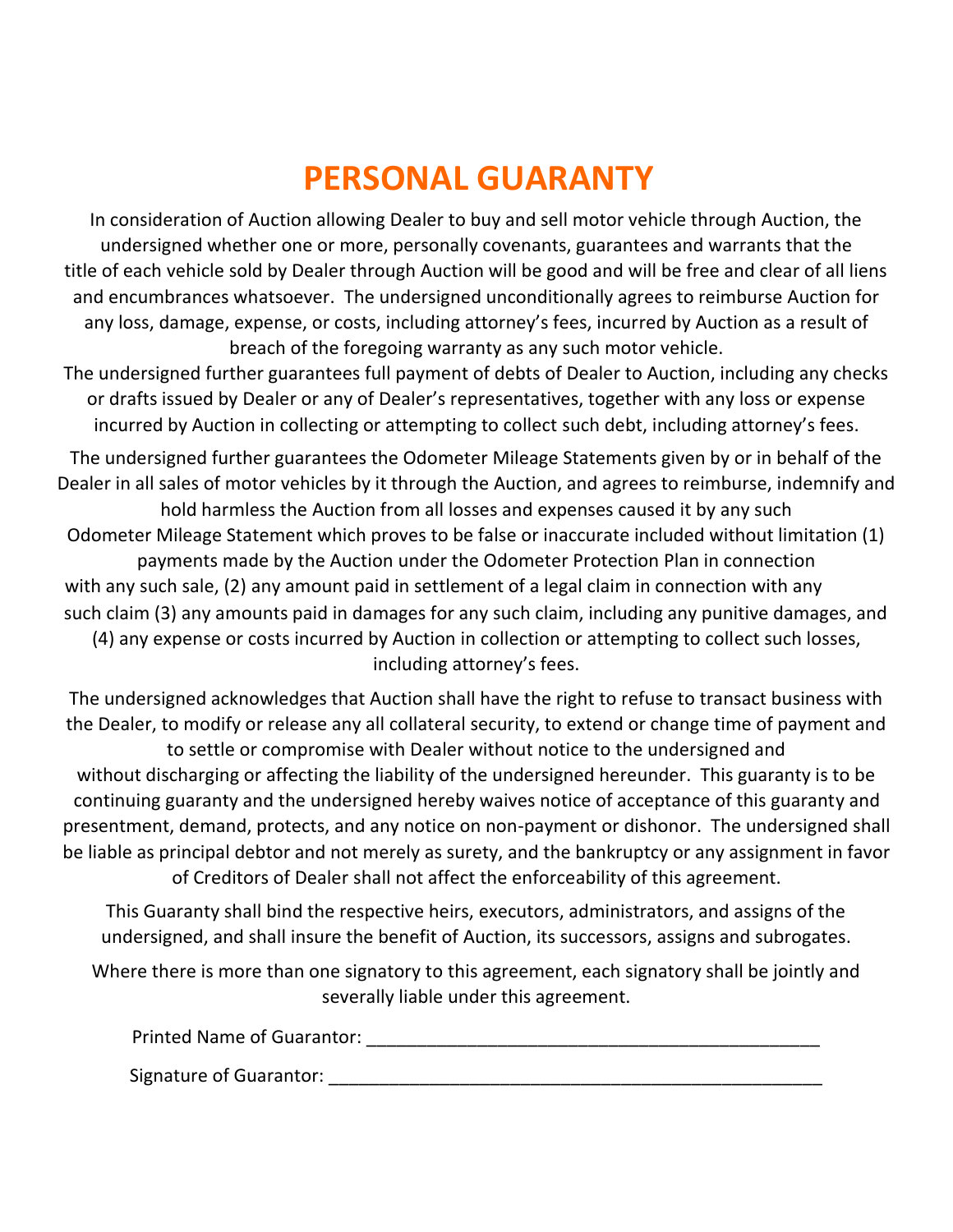## **POWER OF ATTORNEY**

\_\_\_\_\_\_\_\_\_\_\_\_\_\_\_\_\_\_\_\_\_\_\_\_ ("Client") hereby appoints and constitutes Deanco Auto Auction, Inc. ("Auction"), and Auction's designees, as its agents to execute on its behalf certificates of title and/or registration, odometer disclosure statements, and such other documents necessary to convey to purchaser's good title to vehicles consigned to Auction.

With reference to the odometer disclosure statement, unless otherwise instructed by Client, Auction and its designees are directed to enter the mileage reading on the dashboard of each vehicle as the true and correct mileage of such vehicle. Client will indemnify and hold harmless Auction and its designee acting pursuant to this Power of Attorney, against any and all costs, claims, or actions whatsoever, including reasonable attorney's fees, based upon or resulting from inaccuracy of the mileage reading on any vehicle, unless such inaccuracy is cause by the Auction or its designees, in which event Action shall indemnify and hold harmless Client against any and all costs, claims, or actions whatsoever, including reasonable attorney's fees.

> By: \_\_\_\_\_\_\_\_\_\_\_\_\_\_\_\_\_\_\_\_\_\_\_\_\_\_\_\_\_\_\_\_\_\_\_\_\_ Authorized Agent STATE OF \_\_\_\_\_\_\_\_\_\_\_\_\_\_\_\_\_\_\_ } **}**  COUNTY OF  $\qquad \qquad \}$ Sworn to and subscribed before me this 100 day of 100 minus 100 minus 200 minus 200 minus 200 minus 300 minus \_\_\_\_\_\_\_\_\_\_\_\_\_\_\_\_\_\_\_\_\_\_\_\_\_\_\_\_\_\_\_\_\_\_\_\_\_\_\_\_ Notary Public

> > My commission expires: \_\_\_\_\_\_\_\_\_\_\_\_\_\_\_\_\_

\_\_\_\_\_\_\_\_\_\_\_\_\_\_\_\_\_\_\_\_\_\_\_\_\_\_\_\_\_\_\_\_\_\_\_\_\_\_\_\_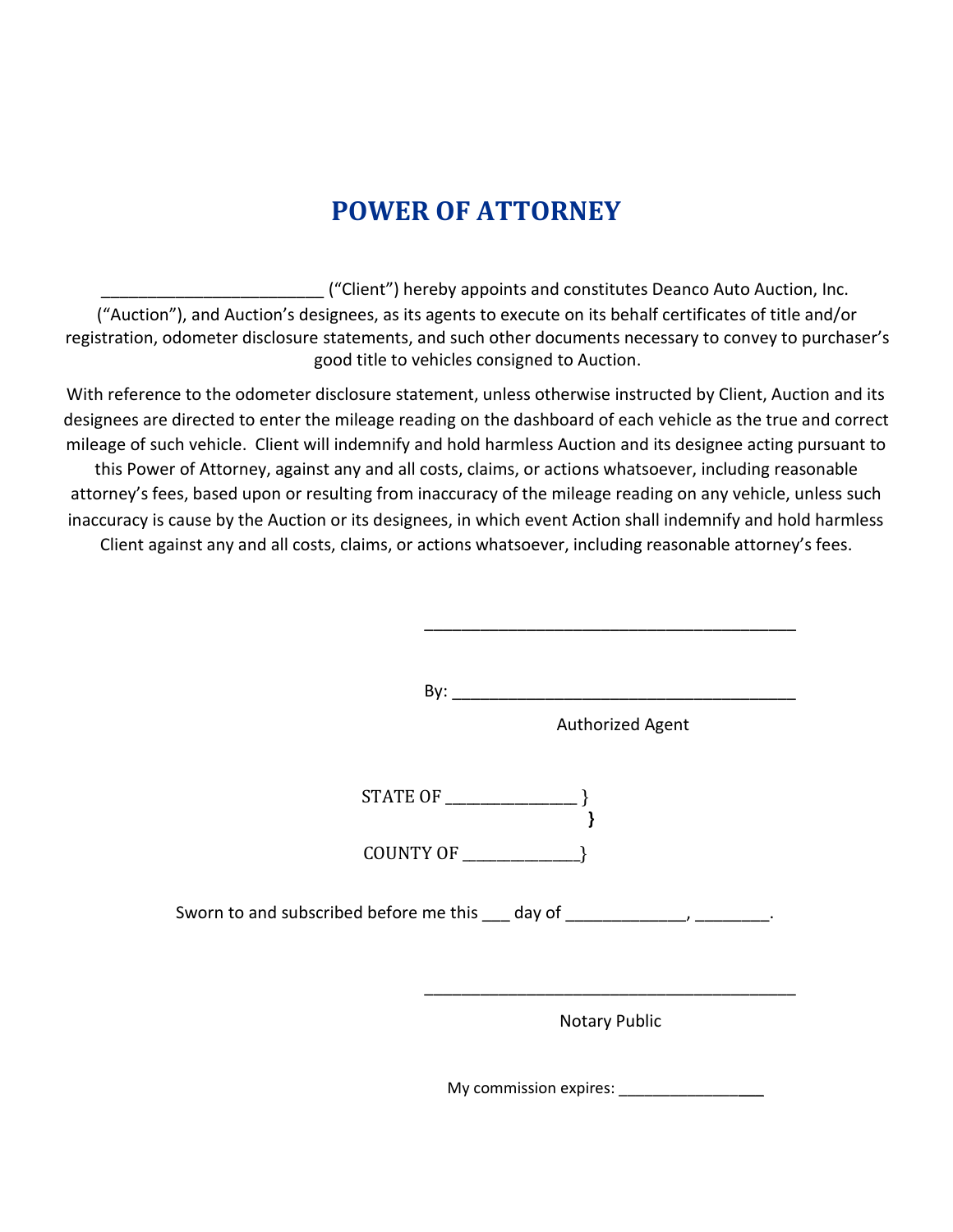| Form                                       | (Rev. October 2018)<br>Department of the Treasury<br>Internal Revenue Service                                                                                                                                                                                                                                                                                                                                                | <b>Request for Taxpayer</b><br><b>Identification Number and Certification</b><br>Go to www.irs.gov/FormW9 for instructions and the latest information.                                                                                                                                                                                                                                                                                                                                                                                                                                                                |                                         |               | Give Form to the<br>requester. Do not<br>send to the IRS. |
|--------------------------------------------|------------------------------------------------------------------------------------------------------------------------------------------------------------------------------------------------------------------------------------------------------------------------------------------------------------------------------------------------------------------------------------------------------------------------------|-----------------------------------------------------------------------------------------------------------------------------------------------------------------------------------------------------------------------------------------------------------------------------------------------------------------------------------------------------------------------------------------------------------------------------------------------------------------------------------------------------------------------------------------------------------------------------------------------------------------------|-----------------------------------------|---------------|-----------------------------------------------------------|
|                                            |                                                                                                                                                                                                                                                                                                                                                                                                                              | 1 Name (as shown on your income tax return). Name is required on this line; do not leave this line blank.<br>2 Business name/disregarded entity name, if different from above                                                                                                                                                                                                                                                                                                                                                                                                                                         |                                         |               |                                                           |
| 3<br>page                                  | 3 Check appropriate box for federal tax classification of the person whose name is entered on line 1. Check only one of the<br>4 Exemptions (codes apply only to<br>certain entities, not individuals; see<br>following seven boxes.<br>instructions on page 3):<br>C Corporation<br>$\Box$ S Corporation<br>Trust/estate<br>Partnership<br>Individual/sole proprietor or<br>single-member LLC<br>Exempt payee code (if any) |                                                                                                                                                                                                                                                                                                                                                                                                                                                                                                                                                                                                                       |                                         |               |                                                           |
| Specific Instructions on<br>Print or type. |                                                                                                                                                                                                                                                                                                                                                                                                                              | Limited liability company. Enter the tax classification (C=C corporation, S=S corporation, P=Partnership) $\blacktriangleright$<br>Note: Check the appropriate box in the line above for the tax classification of the single-member owner. Do not check<br>LLC if the LLC is classified as a single-member LLC that is disregarded from the owner unless the owner of the LLC is<br>another LLC that is not disregarded from the owner for U.S. federal tax purposes. Otherwise, a single-member LLC that<br>is disregarded from the owner should check the appropriate box for the tax classification of its owner. |                                         | code (if any) | Exemption from FATCA reporting                            |
|                                            | Other (see instructions) ▶                                                                                                                                                                                                                                                                                                                                                                                                   | 5 Address (number, street, and apt. or suite no.) See instructions.                                                                                                                                                                                                                                                                                                                                                                                                                                                                                                                                                   | Requester's name and address (optional) |               | (Applies to accounts maintained outside the U.S.)         |
| See                                        | 7 List account number(s) here (optional)                                                                                                                                                                                                                                                                                                                                                                                     | Deanco Auto Auction<br>3664 South Oates St<br>6 City, state, and ZIP code<br>Dothan, AL 36301                                                                                                                                                                                                                                                                                                                                                                                                                                                                                                                         |                                         |               |                                                           |
|                                            |                                                                                                                                                                                                                                                                                                                                                                                                                              |                                                                                                                                                                                                                                                                                                                                                                                                                                                                                                                                                                                                                       |                                         |               |                                                           |

#### Part I **Taxpayer Identification Number (TIN)**

| Enter your TIN in the appropriate box. The TIN provided must match the name given on line 1 to avoid      |
|-----------------------------------------------------------------------------------------------------------|
| backup withholding. For individuals, this is generally your social security number (SSN). However, for a  |
| resident alien, sole proprietor, or disregarded entity, see the instructions for Part I, later. For other |
| entities, it is your employer identification number (EIN). If you do not have a number, see How to get a  |
| TIN, later.                                                                                               |

| <b>Employer identification number</b> |  |
|---------------------------------------|--|

Note: If the account is in more than one name, see the instructions for line 1. Also see What Name and Number To Give the Requester for guidelines on whose number to enter.

#### Part II **Certification**

Under penalties of perjury, I certify that:

1. The number shown on this form is my correct taxpayer identification number (or I am waiting for a number to be issued to me); and

- 2. I am not subject to backup withholding because: (a) I am exempt from backup withholding, or (b) I have not been notified by the Internal Revenue Service (IRS) that I am subject to backup withholding as a result of a failure to report all interest or dividends, or (c) the IRS has notified me that I am no longer subject to backup withholding; and
- 3. I am a U.S. citizen or other U.S. person (defined below); and

4. The FATCA code(s) entered on this form (if any) indicating that I am exempt from FATCA reporting is correct.

Certification instructions. You must cross out item 2 above if you have been notified by the IRS that you are currently subject to backup withholding because you have failed to report all interest and dividends on your tax return. For real estate transactions, item 2 does not apply. For mortgage interest paid, acquisition or abandonment of secured property, cancellation of debt, contributions to an individual retirement arrangement (IRA), and generally, payments other than interest and dividends, you are not required to sign the certification, but you must provide your correct TIN. See the instructions for Part II, later.

| Signature of<br>U.S. person $\blacktriangleright$ |
|---------------------------------------------------|
|                                                   |

### **General Instructions**

Section references are to the Internal Revenue Code unless otherwise noted.

Future developments. For the latest information about developments related to Form W-9 and its instructions, such as legislation enacted after they were published, go to www.irs.gov/FormW9.

#### **Purpose of Form**

An individual or entity (Form W-9 requester) who is required to file an information return with the IRS must obtain your correct taxpayer identification number (TIN) which may be your social security number (SSN), individual taxpayer identification number (ITIN), adoption taxpayer identification number (ATIN), or employer identification number (EIN), to report on an information return the amount paid to you, or other amount reportable on an information return. Examples of information returns include, but are not limited to, the following.

· Form 1099-INT (interest earned or paid)

. Form 1099-DIV (dividends, including those from stocks or mutual funds)

- · Form 1099-MISC (various types of income, prizes, awards, or gross proceeds)
- . Form 1099-B (stock or mutual fund sales and certain other transactions by brokers)
- . Form 1099-S (proceeds from real estate transactions)
- . Form 1099-K (merchant card and third party network transactions)
- · Form 1098 (home mortgage interest), 1098-E (student loan interest), 1098-T (tuition)
- · Form 1099-C (canceled debt)

. Form 1099-A (acquisition or abandonment of secured property) Use Form W-9 only if you are a U.S. person (including a resident alien), to provide your correct TIN.

If you do not return Form W-9 to the requester with a TIN, you might be subject to backup withholding. See What is backup withholding, later.

Date  $\blacktriangleright$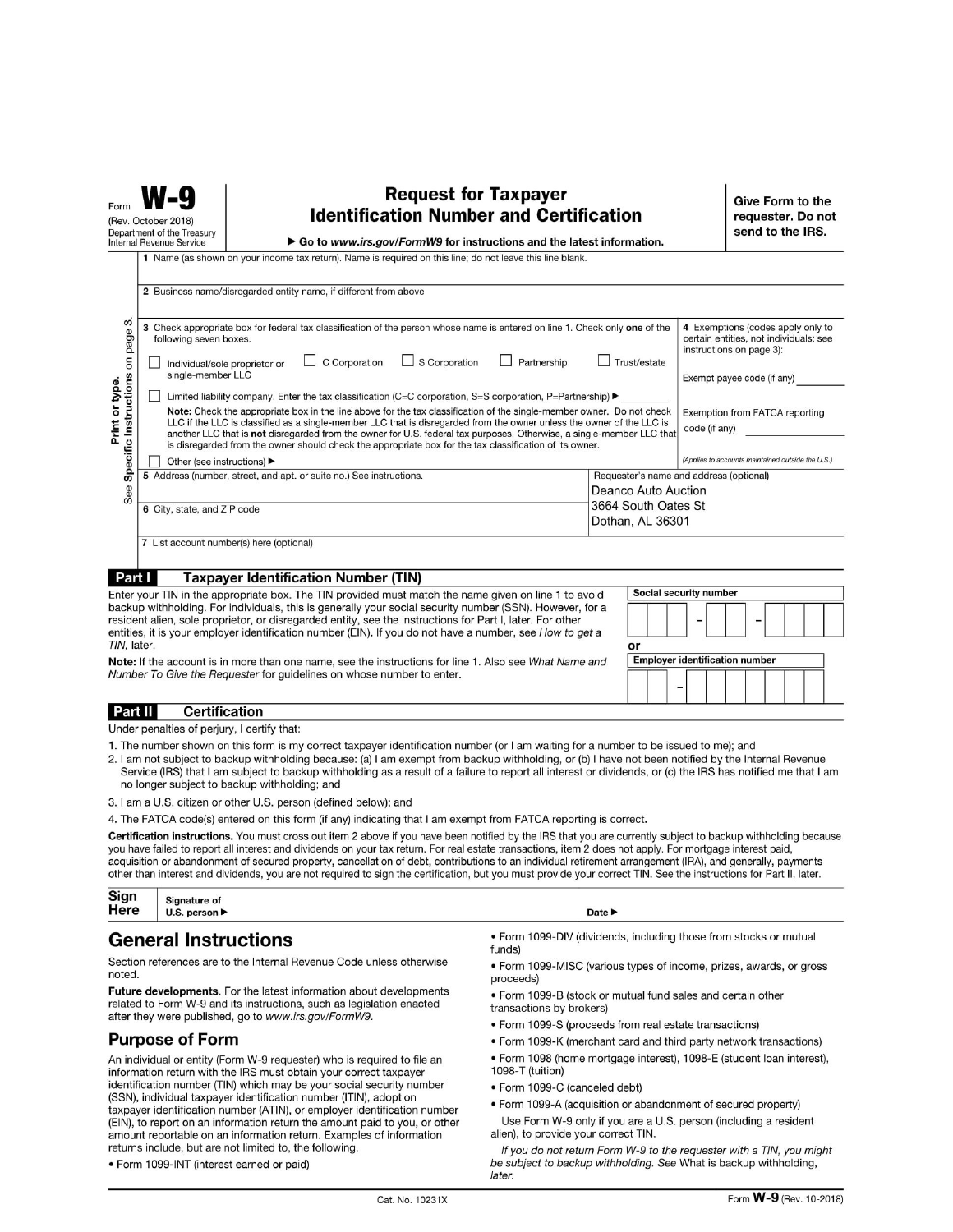## Deanco Policies & Procedures

**This Dealer Registration Agreement, dated as of \_\_\_\_\_\_\_\_\_\_\_\_\_\_\_\_, is made and entered into by and between \_\_\_\_\_\_\_\_\_\_\_\_\_\_\_\_\_\_\_\_\_\_\_\_ ("Dealer") and Deanco Auto Auction, Inc ("Auction"). In consideration of the following recitals, representations, guarantees, covenants, and agreements contained herein, Dealer and Auction agree as follows:**

**1. Dealer represents that it is a licensed vehicle dealer engaged in the business of buying and selling vehicles. Dealer has provided to Auction a completed Dealer Information Sheet as required by Auction, and Dealer represents that all information provided thereon is true and correct.** 

**2. Dealer recognizes and acknowledges that Auction is not to be deemed to be the seller of any vehicle for any purpose nor is it the transferor required to give the Federal Odometer Mileage Statement in connection with any sale at this auction within the contemplation of the Motor Vehicle Information and Cost Savings Act of 1972 (Pub.L.92-513), as amended, or similar laws. The Seller named on the Bill of Sale is the transferor within the contemplation of such laws.** 

**3. All sales at the Auction are conducted under published Auction Policies and Procedures. Dealer acknowledges receipt of a copy of the Auction Policies and Procedures and Dealer agrees to be bound by such Policies and Procedures, as amended from time to time.** 

**4. The persons indicated on the reverse side as "Authorized Agents" are duly authorized by Dealer to buy and sell automobiles, to execute checks or drafts, and to execute bills of sale, Odometer Mileage Statements, assignments of title, and warranties of title on behalf of Dealer. The authority of such persons to act on behalf of Dealer shall continue in full force and effect until terminated by Dealer in writing to the Auction. Dealer does hereby guarantee all transactions made by such persons, and does indemnify and hold harmless the Auction from all loss or expense caused it as a result of any such transaction including, but not limited to, losses from dishonored checks or drafts, defective titles, and false or inaccurate Odometer Mileage statements as well as any expense incurred in attempting to collect such losses, including attorney's fees.** 

**5. Dealer authorizes the Auction to act as Dealer's attorney-in-fact to purchase, sell and transport vehicles, and on Dealer's behalf to execute any documents necessary to transfer ownership thereof and any disclosure statements relating thereto. Except for negligence on the part of the Auction, Dealer agrees to indemnify the Auction, hold the Auction harmless, and defend the Auction against all claims, loss, damage, expense, and attorney fees that the Auction may sustain by reason of so acting for Dealer.** 

**6. Dealer assumes all risks of loss, liability, and damage incident to or arising out of any vehicle left outside of the fenced and secured area of the Auction, whether left by the Dealer or whether moved from the secured area of the Auction to the outside of the fence and secured area by the Auction at the request of the Dealer. The Auction disclaims all liability in tort, contract, or otherwise, for any loss, liability, and damage occurring outside of the fenced in area of the Auction.** 

**7. With respect to each vehicle delivered by Dealer to the Auction for sale, Dealer represents to the Auction and to the buyer of that vehicle that:** 

**a. The vehicle is in safe condition to operate on the public highways and complies with applicable laws, including laws relating to safety, performance and environmental standards;** 

**b. Dealer will fully and accurately disclose the description, condition, known defects and mileage of the vehicle and be solely responsible for such representations** 

**c. Dealer is the true and lawful owner of the vehicle** 

**d. Dealer has good and right power to sell the vehicle** 

**e. Dealer guarantees, without exception, that title to the vehicle is free and clear of all encumbrances and other defects, and Dealer will hold the buyer and the Auction harmless for any loss, liability, or expense resulting from any defect in such title** 

**f. Within the time allowed by Auction rules, Dealer will deliver to the Auction, as agent, good title to the vehicle, free and clear of all liens or encumbrances, with related disclosure statements. Upon such delivery, the Auction agrees to pay Dealer the purchase price of the vehicle, less any fees owing to the Auction**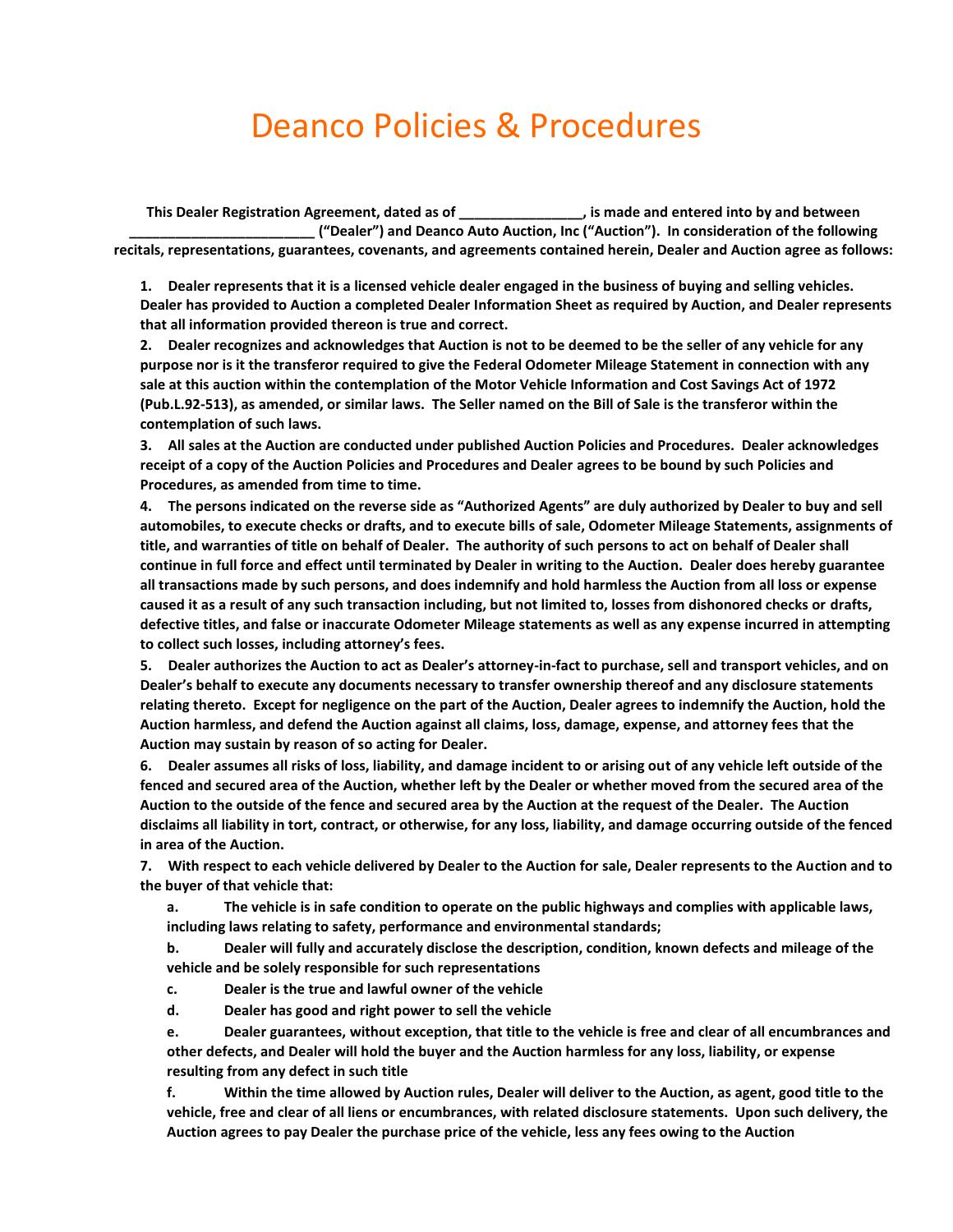**g. Dealer agrees to pay to the Auction such fee as the Auction Policies and Procedures provide for any vehicle that goes through the Auction but is not sold. Dealer specifically grants to the Auction a possessory lien against any such vehicle for which a fee is due as security for the payment of such fee.** 

**h. Dealer will hold harmless and indemnify the Auction and the buyer of the vehicle against any loss resulting from breach of the Dealer's warranty of title to the vehicle or of any warranty or representation contained herein;** 

**8. With respect to each vehicle purchased by Dealer, Dealer agrees that:** 

**a. The Auction does not inspect vehicles delivered to it for sale; rather, the seller is responsible for all representations of description, condition, and mileage and for disclosure statements relating to the vehicle;** 

**b. Dealer will examine any vehicle bought and accept the vehicle in its present condition** 

**c. Dealer will pay the Auction the purchase price of the vehicle by draft, check or cash (as requested by Auction) immediately upon tender of good title thereto. Upon failure to pay, Auction may without further notice to Dealer dispose of such vehicle through a subsequent auction sale, and Dealer shall be liable to the Auction for all costs of collection, loss on resale of the vehicle, and any other damage the Auction may sustain, including reasonable attorney fees incurred in collecting payments due and interest** 

**d. The title and ownership of the vehicle shall remain in the seller of the vehicle until any check or draft given as payment for the vehicle has been honored and paid in full.** 

**9. Dealer agrees to honor payment of any check or draft immediately when properly presented to Dealer's bank for payment. Dealer will not under any circumstances, stop payment of its check or draft without the advance written approval of an authorized representative of the Auction; then if approved, Dealer will return the vehicle at Dealer's expense to the Auction's place of business. Dealer further agrees to hold the Auction harmless for and indemnify the Auction against any loss as a result of a check or draft of Dealer being dishonored by the bank upon which it is drawn.** 

**10. Dealer hereby authorizes the Auction to investigate Dealer's (including its Principals) credit history including but not limited to the banks and other financial institutions with whom Dealer does business and agrees to execute any documents required by any such bank or financial institution to release financial information to the Auction.** 

**11. The Auction, subject to the below terms, conditions, and limitations, guarantees to the buyer that each vehicle bought at the Auction is not stolen or mortgaged at the time of such purchase by buyer.** 

**a. The guaranty covers only invalidities in title existing at the time of the sale and does not cover more technical defects which can be removed by execution and delivery to the buyer, or prior owners, of legally required papers without the necessity of any monetary payment.** 

**b. The amount of the Auction's liability under its guaranty shall never exceed the sale price of the vehicle, and the maximum amount of the Auction's liability shall be reduced by deducting from the sale price 2% thereof on the first day of each month following the date of sale, and all liability of the Auction will expire and terminate on the first day of the forty-eighth month after the date of sale.** 

**c. The guaranty is expressly limited to the Dealer who purchased the vehicle at the Auction and the guaranty is not negotiable or transferable.** 

**d. The guaranty shall be void ab initio if the buyer does not pay the purchase price for the vehicle.** 

**e. The guaranty does not protect against defects in the title known to the buyer whether or not listed as exceptions to the title on the Auction's invoice.** 

**f. Whenever any claim is made by any person against the title of the vehicle, whether by suit or otherwise, the buyer shall within five days after becoming aware of the claim notify the Auction, giving full particulars of the claim, and shall cooperate fully in defending any legal action or taking any other steps to minimize possible loss.** 

**g. On payment of any claim under the guaranty, the buyer will execute all necessary papers subrogating its right to recover against the seller, or others, to the Auction.** 

**h. The buyer shall not surrender possession of the vehicle to any claimant, except as required by legal process, nor shall buyer voluntarily pay or acknowledge the validity of any such claim without the prior approval of the Auction.** 

**i. Time of the essence of this section of this Agreement and any failure on the part of the buyer to notify the Auction of any such claim shall relieve the Auction of liability under the guaranty.** 

**j. The guaranty does not include motorcycle, boat, camper or trailer titles.**